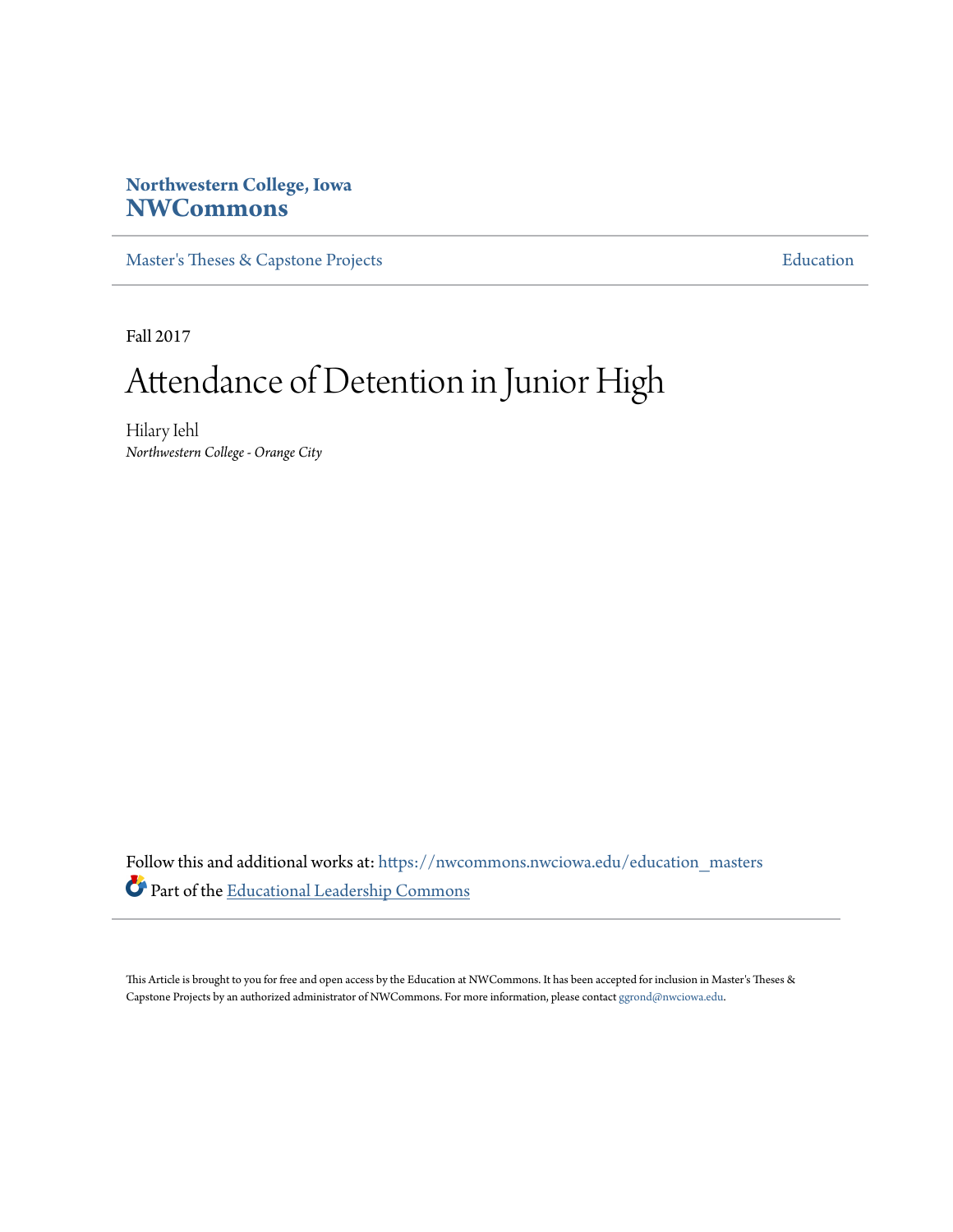Attendance of Detention in Junior High

Hilary Iehl

Northwestern College

December 2017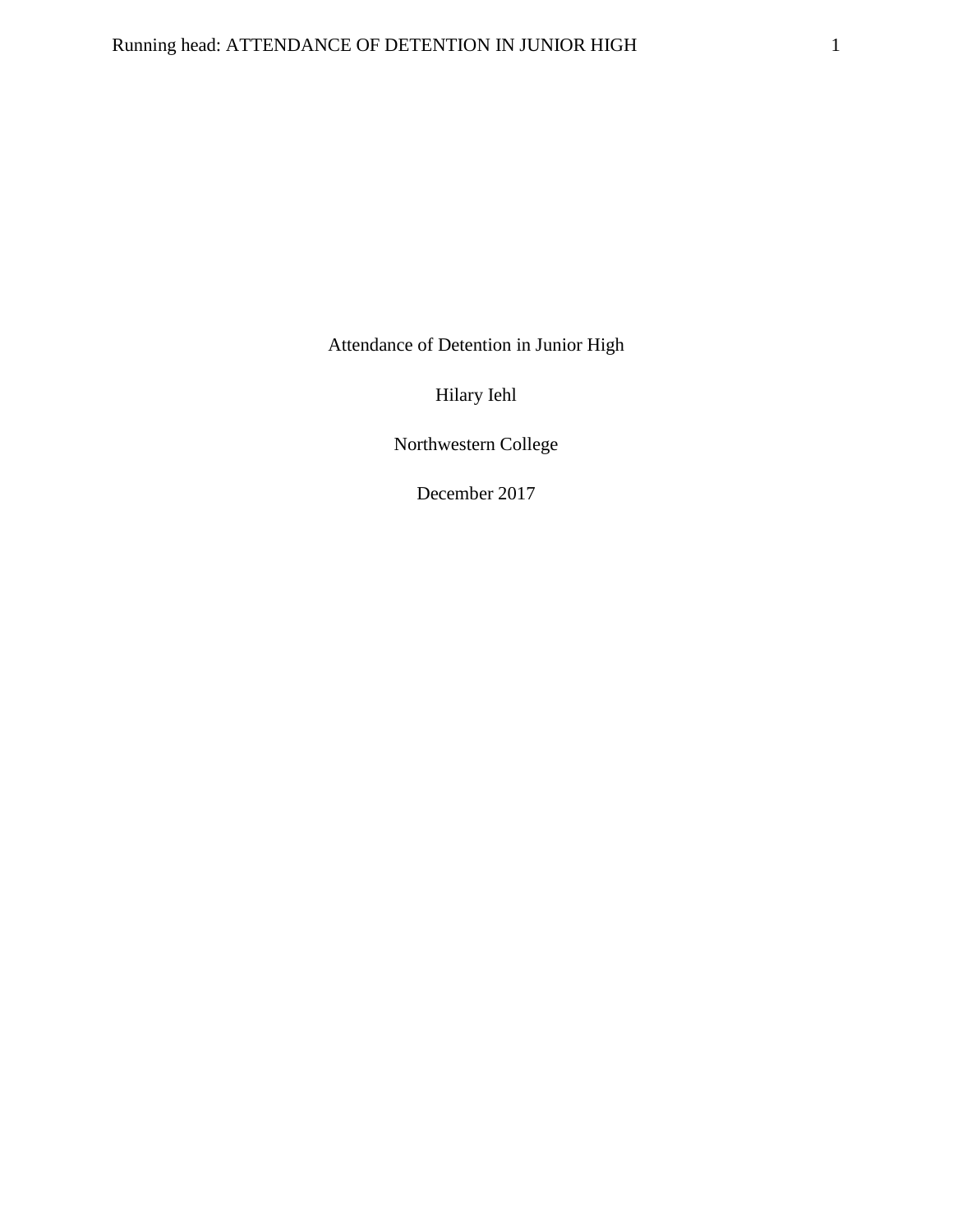## Abstract

The purpose of this action research project was to determine if detention is better attended when students are assigned to serve with the person who doled out the punishment compared to a catchall detention location where the student may or may not know the adult(s) working the room. This action research looked at whether a personal relationship with a student had a greater effect on attendance than students having to find a room with a person they may or may not know. Detentions for 20 students were tracked for six weeks. Quantitative data was collected through the results of assigned detentions in a Google spreadsheet. Analysis of the data collected suggests that students are 36.13% more likely to attend detention when asked to serve it with the adult that assigns the detention rather than in a catchall room.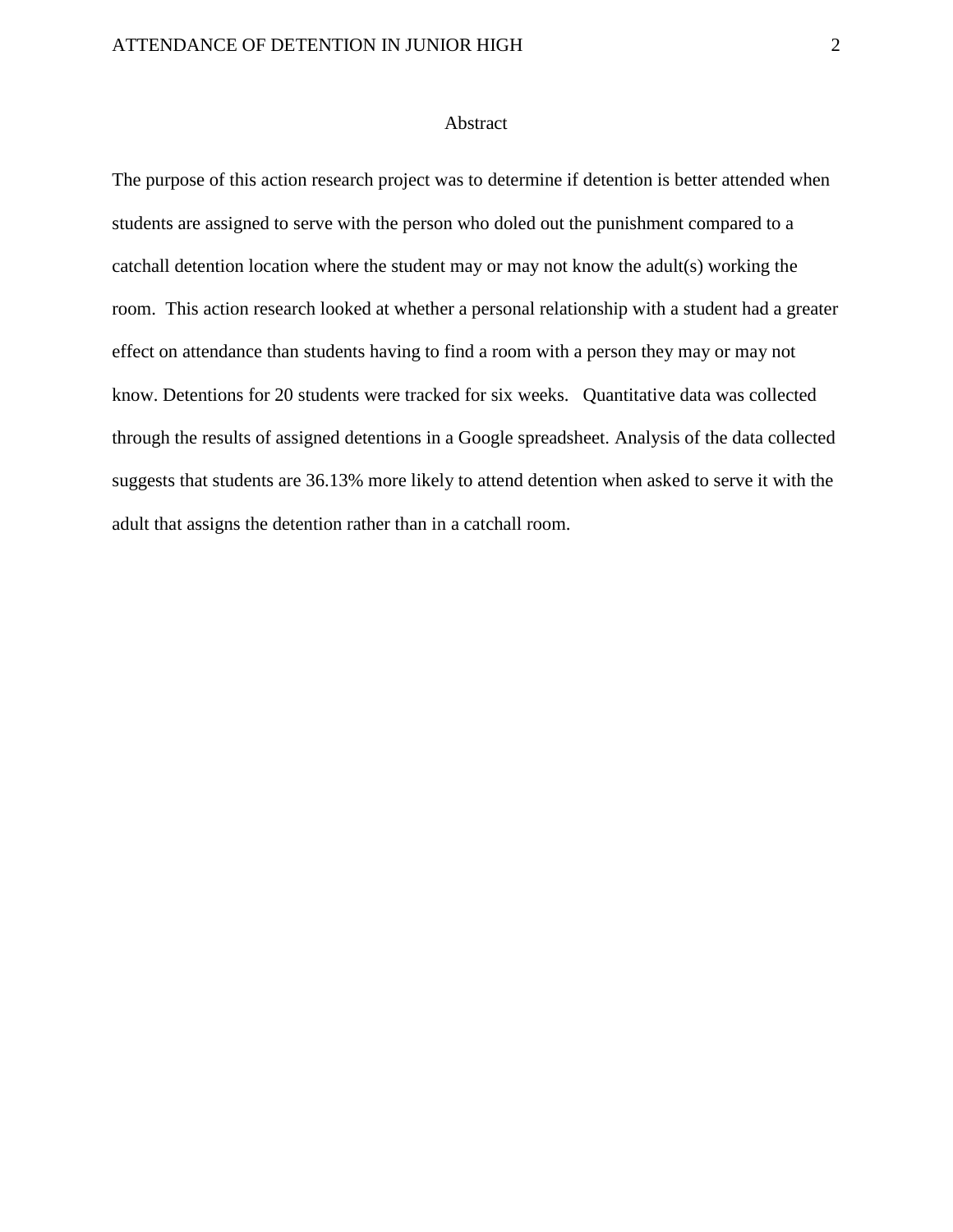#### Attendance of Detention in Junior High

The punitive consequence of after-school detention is a long known practice amongst teachers and administrators in schools across the world. Spending time in detention is not a new concept. Every Hollywood blockbuster involving school seems to mention the practice of detention. However, recently there has been a shift in how schools are using detention, and the effectiveness of detention has come under scrutiny.

At Peet Junior High the use of detention is reserved for a negative consequence for two reasons. First, detention is used for students that misbehave, resulting in that student missing instructional time or interrupting the instructional time of his or her peers. In these instances, detention time is used to recover missed instructional time in a punitive way by taking away some of the student's social time. Second, detention is used for students who have not completed homework due to their own will. This does not include a student that is unable to complete homework because he or she lacks the skills needed to complete the homework. Again, this is a punitive punishment for those that don't do the work. The consequence of not doing work when assigned is that he or she will do the work during time that would otherwise be used socially.

Logistically, detention is assigned daily until 4:00PM Monday through Thursday. There is a once a month exception to this rule, which comes on the evening of our faculty meeting. These meetings are scheduled on the second Monday of every month throughout the school year. Teachers and principals record detentions assigned in a spreadsheet accessible by all building staff.

The purpose of this action research is to look at the rate of attendance of detention assigned to a catchall location versus detention served with the adult doing the assigning. When adolescent students are involved, are relationships a factor in having students pay the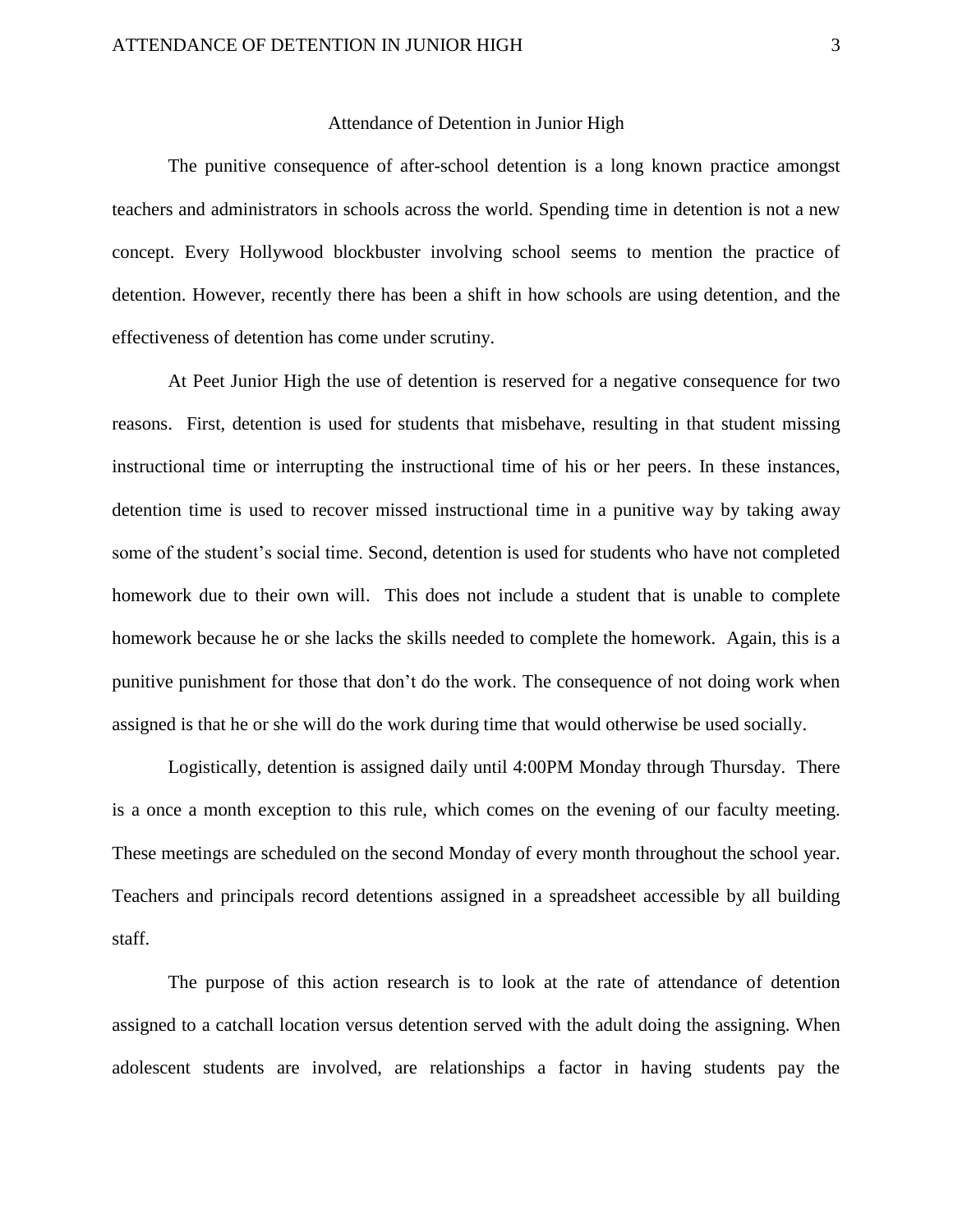consequence of misbehavior or missing work? Do relationships built with students affect the rate of attendance to detention?

#### **Literature Review**

According to Marzano, Marzano, and Pickering's (2003) *Classroom management that works: Research-based strategies for every teacher*, "it is probably no exaggeration to say that classroom management has been a primary concern of teachers ever since there have been teachers in classrooms" (p. 4). Along with classroom management comes several decisions in teachers' days about consequences of misbehavior and the option of detention. When it comes to consequences and positive teacher-student relationships, they "would have a profound impact on student behavior" (Marzano, Marzano, & Pickering, 2003, p. 41). Some very telling evidence comes from the work of Sheets (as cited in Marzano, Marzano, & Pickering, 2003), "a study involving 68 high school students, 84 percent said that disciplinary problems occurred could have been avoided by better teacher-students relationships" (p. 42).

James Luiselli, Robert Putnam and Michael Sunderland (2002) researched the idea of positive behavior interventions and the effects on detentions as a whole. The idea was that by implementing a school wide positive intervention system that they would target detentions as a whole, dropping the number of detentions. The results from Luiselli et al. (2002) work state, "In summary, this report suggests that improved student discipline in public schools can be promoted through large-scale intervention that targets the entire student population" (p. 187).

Great research has been done about building relationships with teenagers as means to creating solutions for misbehavior. Beaty-O'Ferrall, Green and Hanna (2010) wrote in *Middle School Journal* that "Current literature on building relationships as a means to manage classrooms includes recommendations such as using gentle interventions, finding time for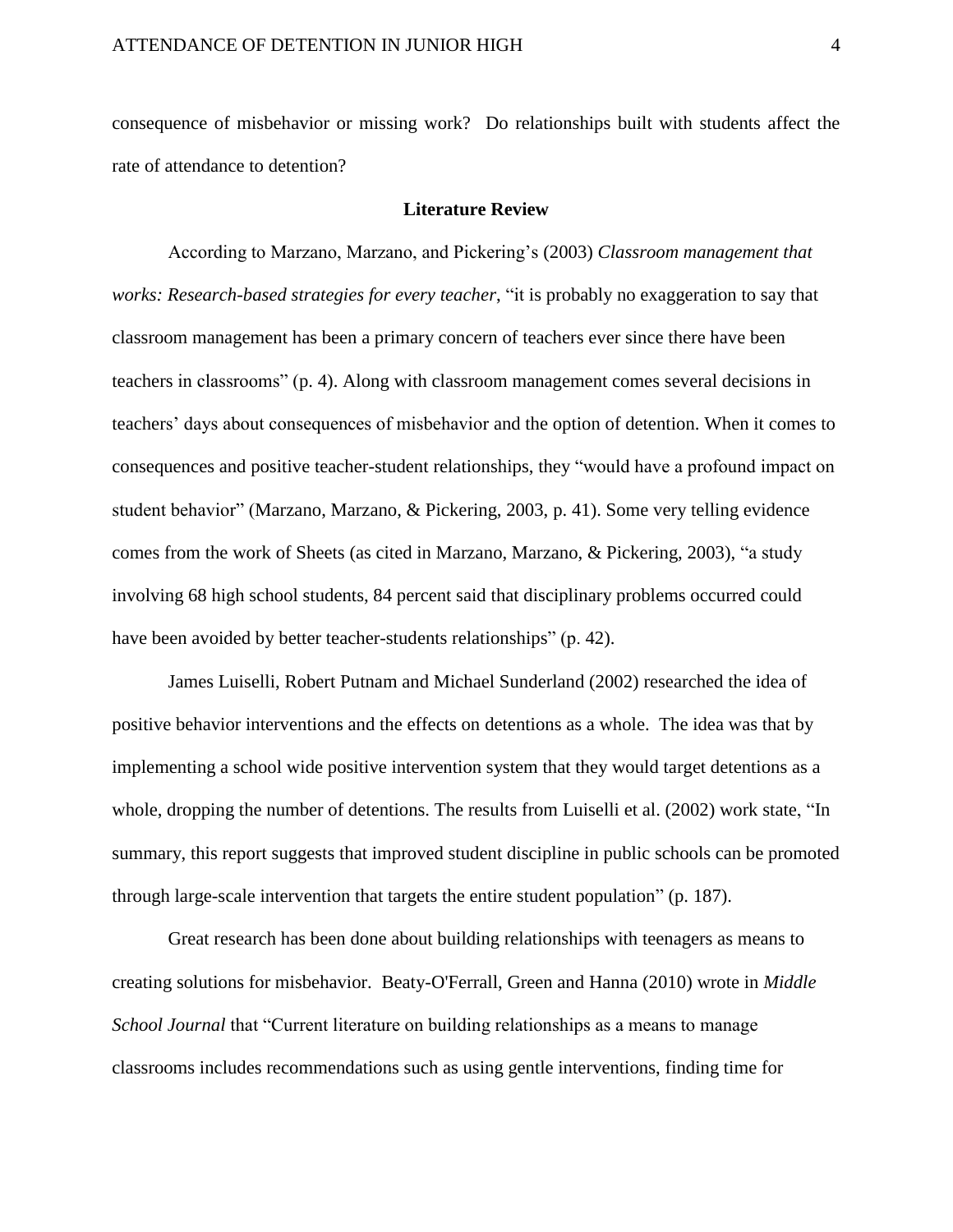bonding, avoiding punishments, and building activities that ensure success for all students" (p. 5). There is great success in having a positive teacher-student relationship in order to solidify strong classroom management, perhaps trickling to other areas such as after school detention time.

Detention is a common practice for schools across the world. Research hailing from Indiana University and University of Nebraska- Lincoln, cited that "traditional disciplinary approaches, such as detention and suspension, have been consistently identified as the most frequently imposed disciplinary reaction to student infraction (Skiba, Peterson, & Williams, 1997, p. 295). However, they also noted that "little research has been completed on the disciplinary referrals of students for discipline or inappropriate behavior" (Skiba et al., 1997, p. 295).

According to the academic article titled *A self-management program for disruptive adolescents in the school: A clinical replication analysis*, Brigham, Hopper, Hill, De Armas, and Newsom (1985) focused their research on disruptive behaviors during class resulted with serving detention as a consequence. They conducted research in a school that started an assertive discipline program which assigned after-school detentions for not following the school rules. "The vast majority of the students reduced their level of disruptive behavior after participation," (Brigham et al., 1985, p. 99) in a school wide detention program.

## **Methods**

## **Participants**

This action research project was conducted in a junior high school building consisting of seventh, eighth and ninth grades. This junior high is located in northeast Iowa. The community has six elementary schools, two junior highs, one high school, and one alternative high school. This particular junior high is fed by three of the elementary buildings from the east and south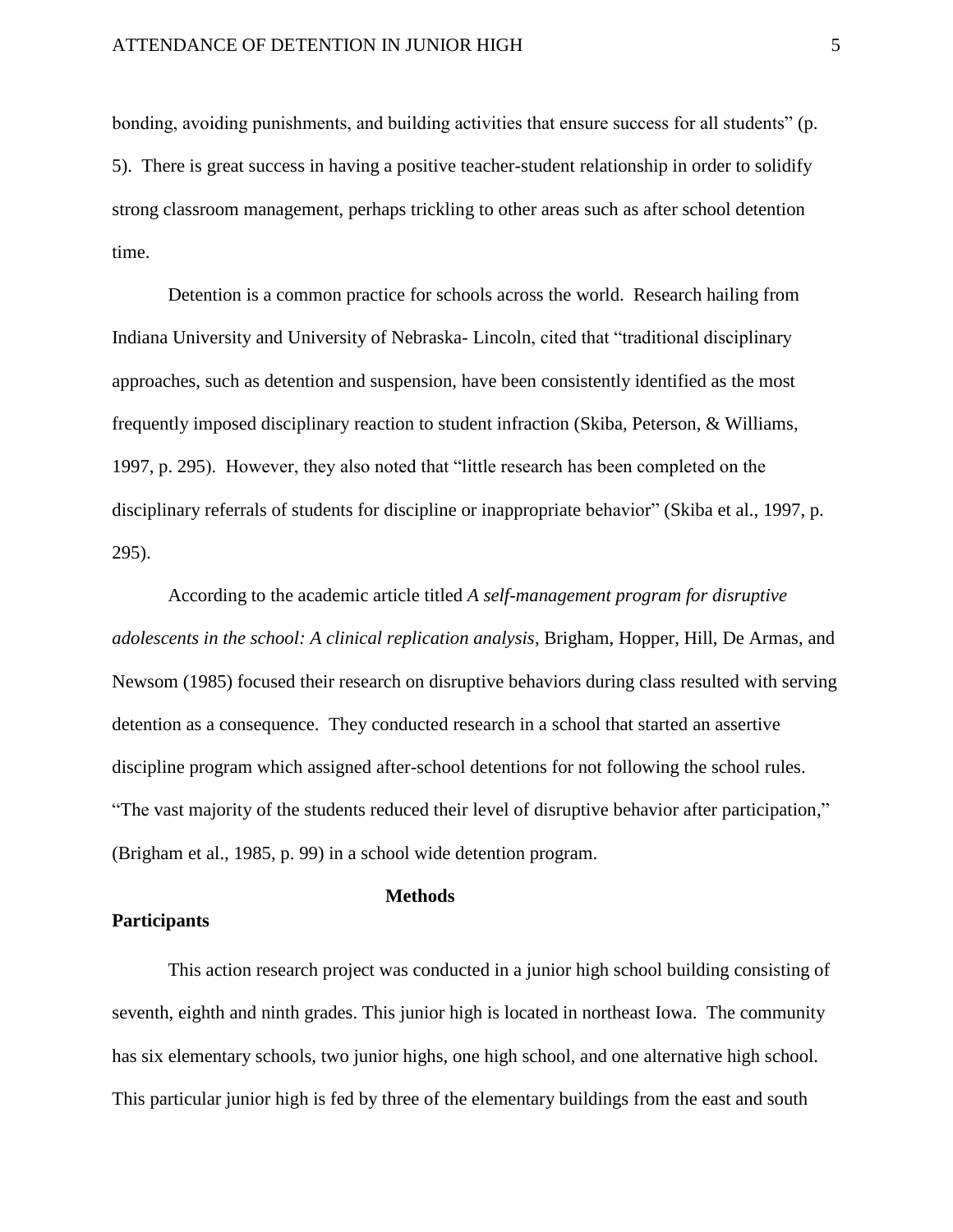## ATTENDANCE OF DETENTION IN JUNIOR HIGH 6

sides of town. In this study, there are a total of twenty students: nine females and eleven males. The ages of the observed population range from 12 to 16 years old. This particular group's demographics show a population that is 70% white, while the remaining 30% are African-American, Asian, or Pacific Islander. Over 50% are identified as being on free and reduced lunch socio-economic status. Of the twenty students in the population, six receive special education services while the remaining 14 do not receive any special education services nor do they have a 504 plan.

## **Data Collection**

The focus of the action research project was to determine if serving detentions with the assigning adult decreased the amount of skipping of detention within the building. Quantitative data was used to determine if the intervention of serving the first half hour with the assigning adult increased student attendance to detention. Detention can be served in a catchall room Monday through Thursday.

The quantitative data collected came from a shared Google Spreadsheet in which teachers, principals and the at-risk coordinator documented when students were assigned detentions. Students are given detention when they have assignments that are not completed, they are tardy to class, tardy to school, or are disrespectful. Students are required to serve the first half of their detention with the assigning adult, unless they are coaching or have another indistrict commitment. After 3:30pm, the student is escorted to the catchall detention room. For those teachers with other after school obligations, their assigned students report directly to this room.

The shared spreadsheet communicates each student that is assigned detention, which adult assigned the consequence, the reason they were given detention, the length to be served,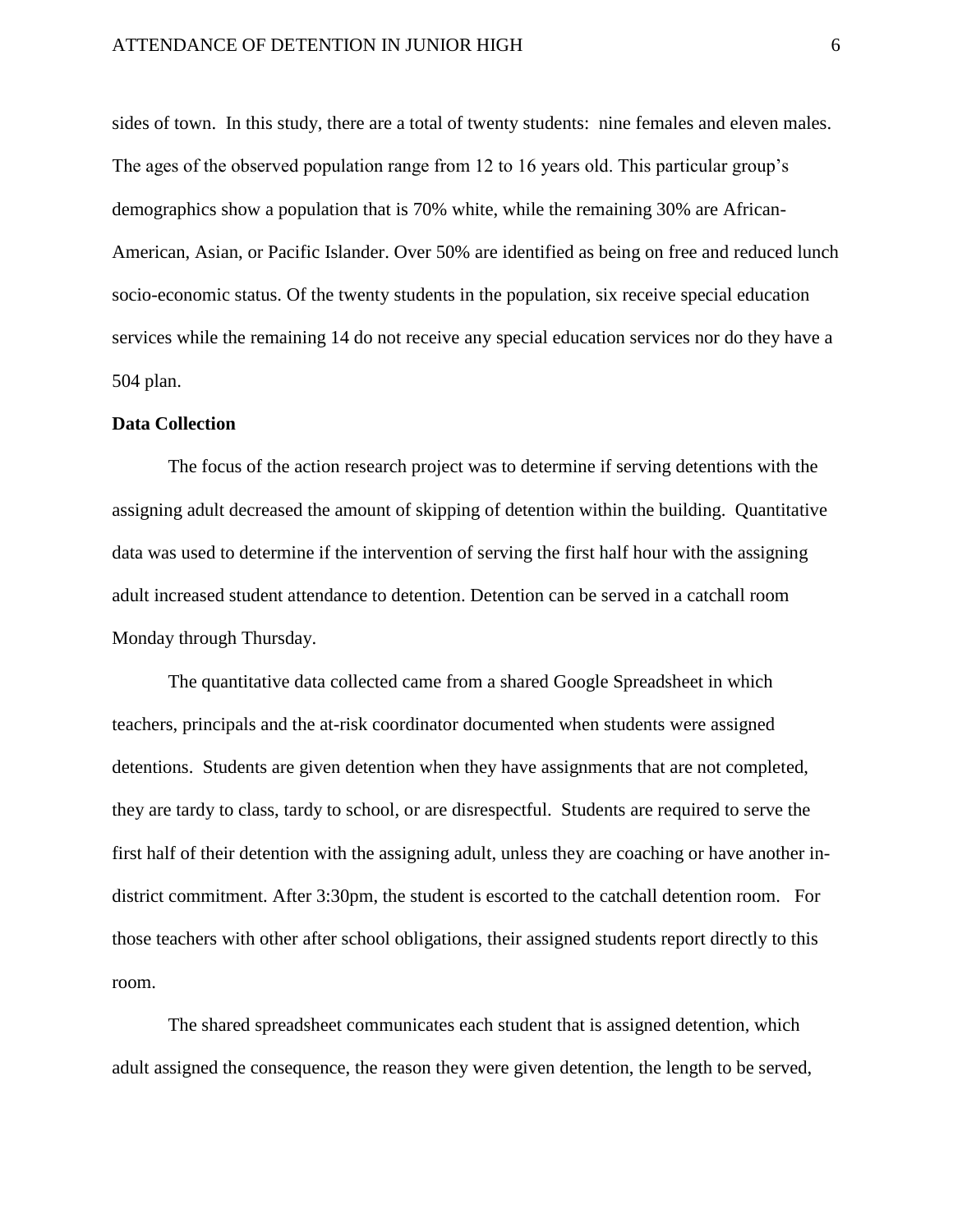and if they would be transported at 3:30pm to which of the two catchall-detention rooms they would be delivered. This system of interventions did not start until the week of September 11, 2017. No detention time was available on September 11 or October 9 due to an after school faculty meeting.

After each week, the researcher will access the weekly tab in the Alternative Learning Time (ALT) document to analyze the results. The 20 students' attendance records were tracked in a separate document to record the dates of the detentions, if the detention was served, and whether it was with the assigned adult or in the catchall room.

## **Findings**

#### **Data Analysis**

The bias of the researcher neared a non-existent level during the data collection and the time spent in detention for students. The researcher was the instructional technology coach in the building and played no role in the communication of the detentions, spent no time in the intervention after school with students, and reported none of the detentions within the original spreadsheet. The researcher was removed from the use of detention in any type of role other than to analyze the data at the end of the six week recording period.

The quantitative data compiled Monday through Thursday nights for six weeks provided a long list of students spending time in detention after school. It was determined to review the top twenty students with the highest number of detentions to look for a correlation between having a relationship with a student and the rate of attendance to detention. The quantitative data was collected from September 18, through October 19, 2017.

The students' demographics were as shown in Table 1. The top 20 students according to the number of detentions received were represented with six having Individualized Education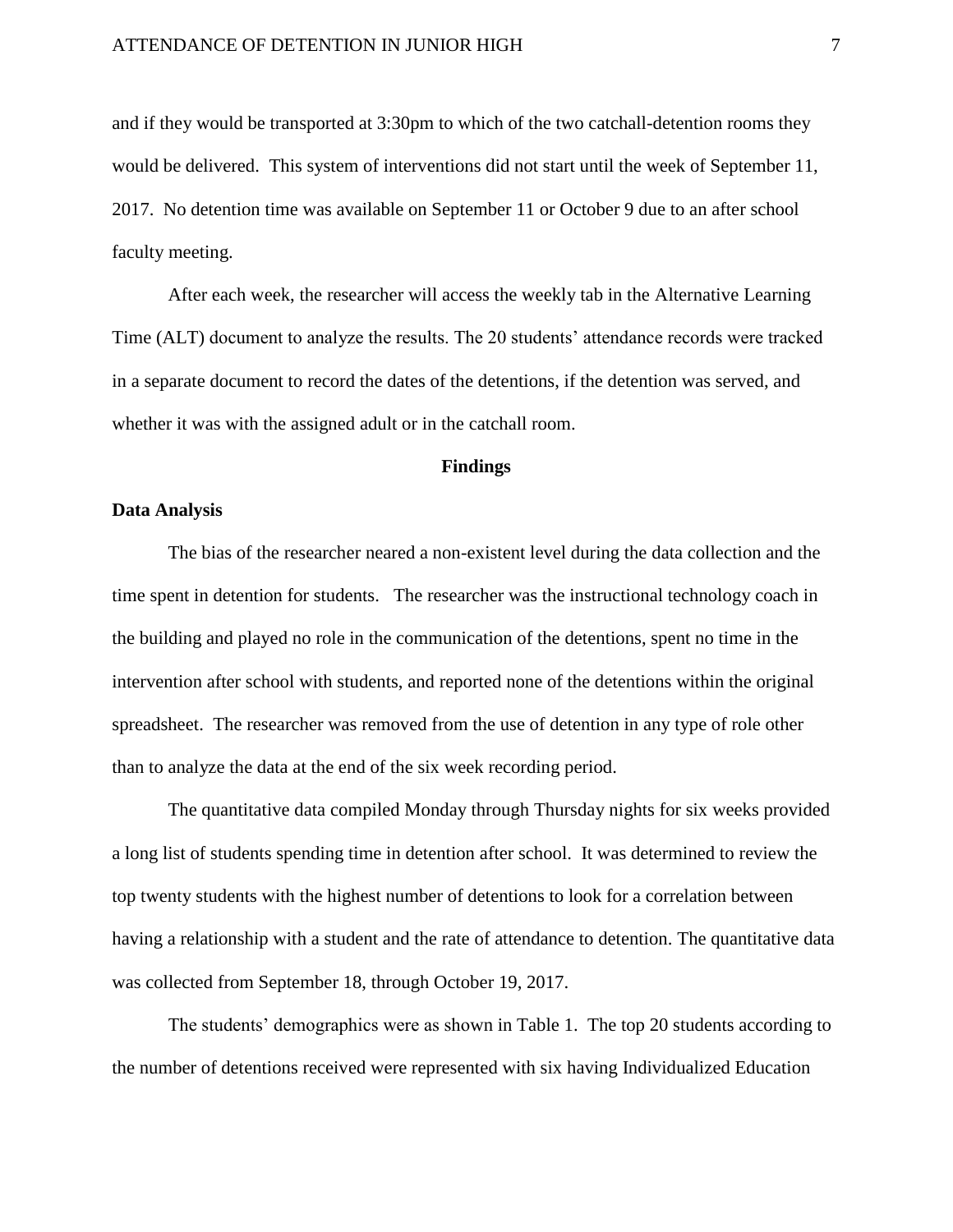Plans (IEPs). Of those six with IEPs, five were male. Eleven of the twenty were males.

Fourteen of the students were white; the other six students represented Pacific Islander, African

American and Asian ethnicities.

## Table 1

*Participant Demographics*

| Student#       | <b>IEP</b>     | Gender   | Race               |
|----------------|----------------|----------|--------------------|
| 1              | Yes            | Male     | White              |
| $\overline{2}$ | Yes            | Male     | Pacific Islander   |
| 3              | Yes            | Male     | White              |
| $\overline{4}$ | N <sub>0</sub> | Female   | White              |
| 5              | No             | Male     | White              |
| 6              | N <sub>0</sub> | Male     | White              |
| 7              | No             | Male     | White              |
| 8              | N <sub>0</sub> | Male     | White              |
| 9              | Yes            | Male     | White              |
| 10             | N <sub>o</sub> | Female   | White              |
| 11             | N <sub>o</sub> | Female   | African-American   |
| 12             | N <sub>0</sub> | Female   | White              |
| 13             | N <sub>0</sub> | Female   | Asian              |
| 14             | Yes            | Female   | African-American   |
| 15             | Yes            | Male     | White              |
| 16             | N <sub>o</sub> | Male     | White              |
| 17             | N <sub>o</sub> | Female   | White              |
| 18             | N <sub>0</sub> | Male     | African-American   |
| 19             | N <sub>o</sub> | Female   | White              |
| 20             | N <sub>o</sub> | Female   | African-American   |
| Totals         | 6 with IEP     | 11 Male  | 14 White           |
|                | 14 No IEP      | 9 Female | 4 African-American |
|                |                |          | 1 Asian            |
|                |                |          | 1 Pacific Islander |

The data collected from those serving detention with the assigning adult illustrates that, as a total, 62 detention referrals were made. Table 2 illustrates the data collected from students serving detention with the assigning adult. Within the Table 2 data, eleven of the 62 detentions were not attended and 51 detentions were attended. When totaled, the rate of attendance for these twenty students was 82.26%.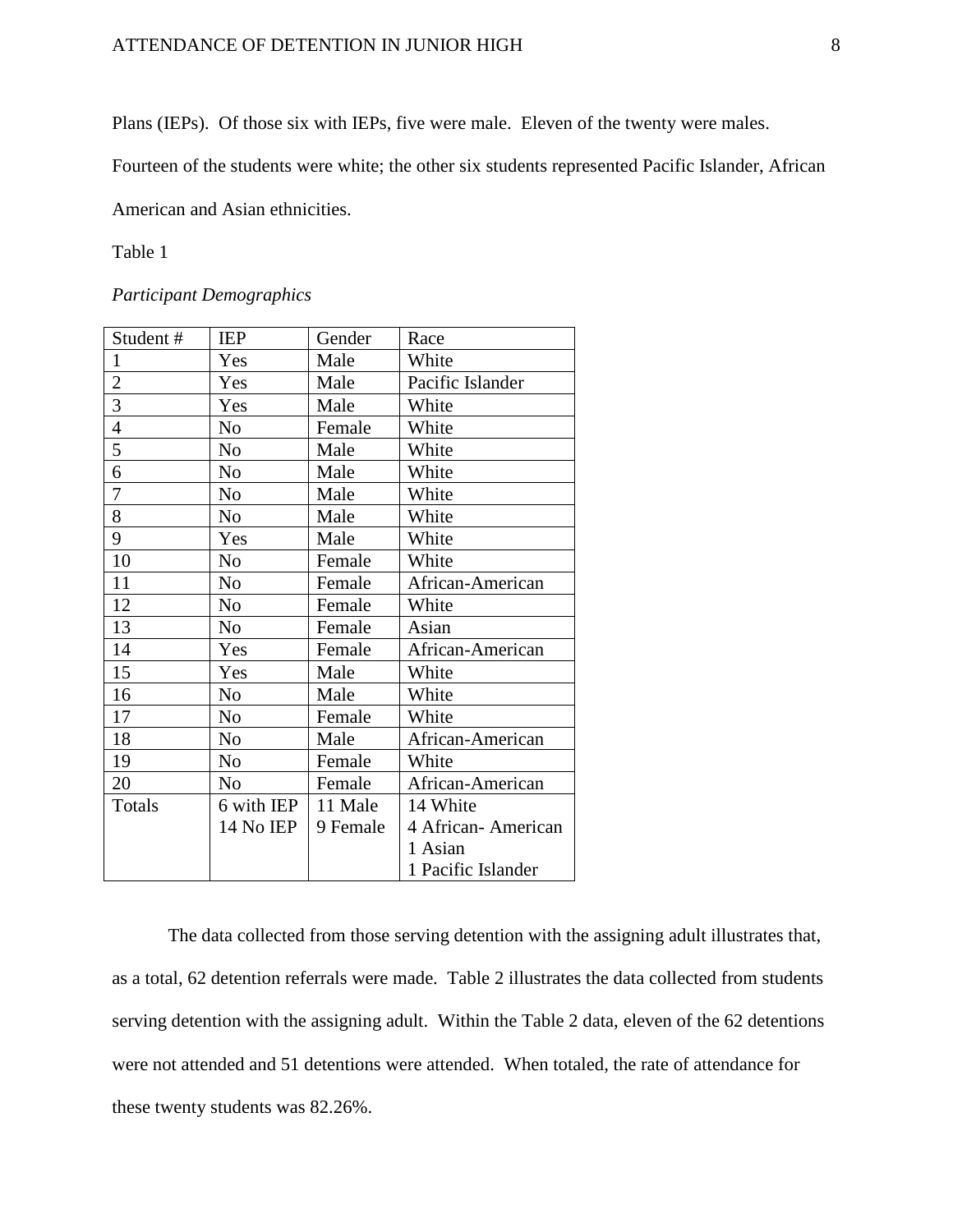## Table 2

## *Detentions Served with the Assigning Adult*

| Student        | <b>Dates Attended</b>           | Total            | Dates Skipped   | Total            | Total            | Rate of    |
|----------------|---------------------------------|------------------|-----------------|------------------|------------------|------------|
| #              |                                 | Detentions       |                 | Detentions       | Detentions       | Attendance |
|                |                                 | Served           |                 | Skipped          | Assigned         |            |
| $\mathbf{1}$   | 10/5, 10/19                     | $\overline{2}$   | 10/3            | $\mathbf{1}$     | $\overline{3}$   | 66.67%     |
| $\overline{2}$ | $\overline{9/13}$ , 9/27, 9/28, |                  |                 |                  |                  |            |
|                | 10/5, 10/12                     | 5                | N/A             | $\overline{0}$   | 5                | 100.00%    |
| 3              | 9/19, 9/25, 9/27,               |                  | 9/18, 9/21,     |                  |                  |            |
|                | 10/2                            | $\overline{4}$   | 10/16           | 3                | $\overline{7}$   | 57.14%     |
| $\overline{4}$ | 9/12, 9/13, 9/25,               |                  |                 |                  |                  |            |
|                | 9/27, 10/16                     | 5                | N/A             | $\boldsymbol{0}$ | 5                | 100.00%    |
| $\mathfrak{S}$ | 9/28, 10/23                     | $\overline{2}$   | N/A             | $\overline{0}$   | $\overline{2}$   | 100.00%    |
| $\overline{6}$ | N/A                             | $\boldsymbol{0}$ | N/A             | $\boldsymbol{0}$ | $\boldsymbol{0}$ | N/A        |
| $\overline{7}$ | 9/12.9/18, 9/25                 | $\overline{3}$   | 9/13            | $\mathbf{1}$     | $\overline{4}$   | 75.00%     |
| 8              | 10/11, 10/12,                   |                  |                 |                  |                  |            |
|                | 10/16                           | 3                | N/A             | $\boldsymbol{0}$ | 3                | 100.00%    |
| 9              | 9/26                            | $\mathbf{1}$     | 9/25            | $\mathbf{1}$     | $\overline{2}$   | 50.00%     |
| 10             | 9/12, 9/13, 9/21,               |                  |                 |                  |                  |            |
|                | 10/4, 10/16                     | 5                | N/A             | $\boldsymbol{0}$ | 5                | 100.00%    |
| 11             | N/A                             | $\overline{0}$   | N/A             | $\overline{0}$   | $\overline{0}$   | N/A        |
| 12             | 10/2, 10/24                     | $\overline{2}$   | 9/26, 9/28      | $\overline{2}$   | $\overline{4}$   | 50.00%     |
| 13             | 9/25                            | $\mathbf{1}$     | N/A             | $\overline{0}$   | $\mathbf{1}$     | 100.00%    |
| 14             | $9/18$ , $10/4$ ,               |                  |                 |                  |                  |            |
|                | 10/16                           | 3                | $9/14$ , $10/3$ | $\overline{2}$   | 5                | 60.00%     |
| 15             | 10/3, 10/4,                     |                  |                 |                  |                  |            |
|                | 10/11, 10/19                    | $\overline{4}$   | 10/10           | 1                | 5                | 80.00%     |
| 16             | 9/12                            | $\mathbf{1}$     | N/A             | $\overline{0}$   | $\mathbf{1}$     | 100.00%    |
| 17             | 9/12, 9/13, 9/23,               |                  |                 |                  |                  |            |
|                | $9/25$ , $10/10$ ,              |                  |                 |                  |                  |            |
|                | 10/18, 10/19                    | $\tau$           | N/A             | $\boldsymbol{0}$ | $\tau$           | 100.00%    |
| 18             | N/A                             | $\theta$         | N/A             | $\theta$         | $\overline{0}$   | N/A        |
| 19             | 10/12                           | 1                | N/A             | $\overline{0}$   | $\mathbf{1}$     | 100.00%    |
| 20             | $9/18$ , $10/16$                | $\overline{2}$   | N/A             | $\overline{0}$   | $\overline{2}$   | 100.00%    |
| Total          |                                 | 51               |                 | 11               | 62               | 82.26%     |

According to Table 3, when averaged as individuals, these twenty students had a calculated rate of 84.64% of attendance to detention. The maximum rate of 100% was obtained by ten students. The minimum rate of attendance was 50% obtained by two students. For the full table of detention data when serving with the assigning adult, please see Table 2.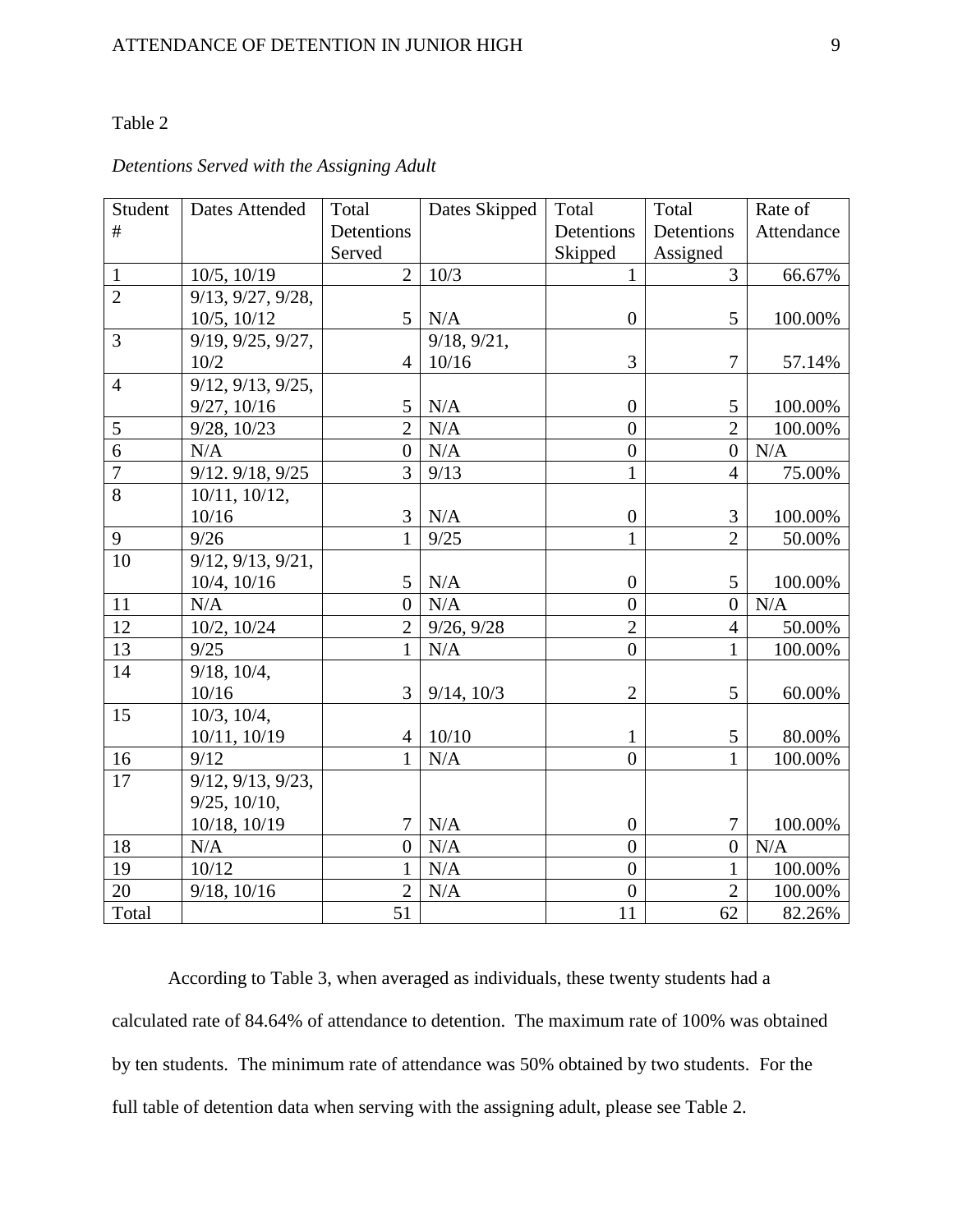## Table 3

*Average rate of attendance when served with the assigning adult*

| Average Rate of Attendance        | 84.64%  |
|-----------------------------------|---------|
| Minimum Rate of Attendance        | 50.00%  |
| <b>Maximum Rate of Attendance</b> | 100.00% |

The quantitative data collected also shows that for those students serving detentions not with the adult that assigned the consequence, the rate of attendance was significantly lower. According to Table 4 below, of the 50 referrals, just over half (26) were not attended by these twenty students. Twenty-four of the referrals were attended in the catchall detention room. When totaled, the rate of attendance for the group was 48.00%.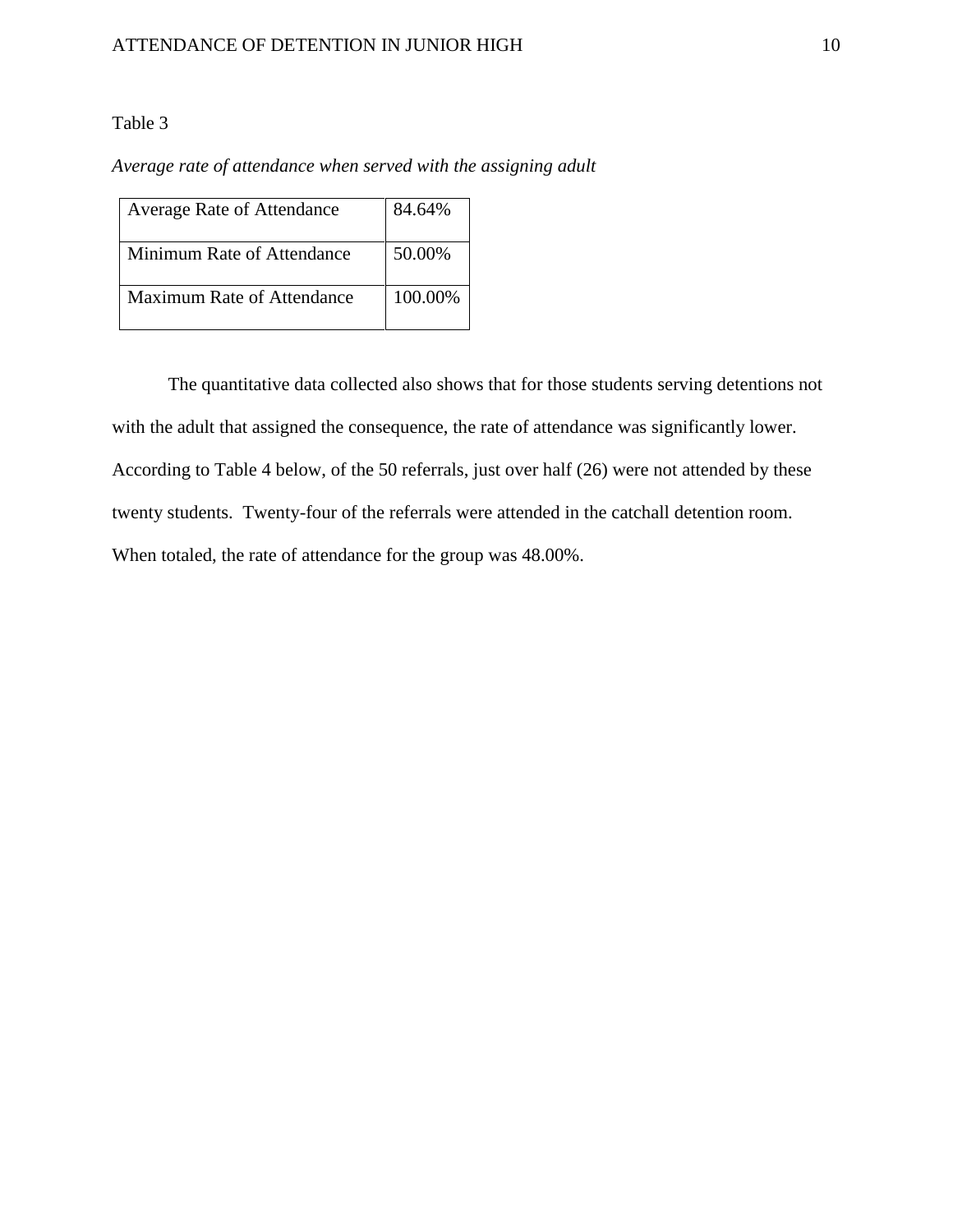## Table 4

## *Detentions Served Without the Assigning Adult*

| Student#        | Dates             | Total            | Dates             | Total            | Total            | Rate of    |
|-----------------|-------------------|------------------|-------------------|------------------|------------------|------------|
|                 | Attended          | Detentions       | Skipped           | Detentions       | Detentions       | Attendance |
|                 |                   | Served           |                   | Skipped          | Assigned         |            |
| $\mathbf{1}$    |                   |                  | $9/25$ , $10/4$ , |                  |                  |            |
|                 | 9/13, 9/26,       |                  | 10/12,            |                  |                  |            |
|                 | 10/18             | 3                | 10/17             | $\overline{4}$   | $\boldsymbol{7}$ | 42.86%     |
| $\mathbf{2}$    | N/A               | $\theta$         | 10/11             | $\mathbf{1}$     | 1                | 0.00%      |
| $\overline{3}$  |                   |                  | $10/14$ ,         |                  |                  |            |
|                 | N/A               | $\boldsymbol{0}$ | 10/18             | $\overline{2}$   | $\overline{2}$   | 0.00%      |
| $\overline{4}$  | 10/2              | $\mathbf 1$      | 10/18             | $\mathbf{1}$     | $\overline{2}$   | 50.00%     |
| $\overline{5}$  | N/A               | $\overline{0}$   | N/A               | $\overline{0}$   | $\overline{0}$   | N/A        |
| 6               | $10/2$            | 1                | 9/12, 9/13        | $\overline{2}$   | 3                | 33.33%     |
| $\overline{7}$  | N/A               | $\overline{0}$   | N/A               | $\overline{0}$   | $\overline{0}$   | N/A        |
| 8               | 9/20, 10/10       | $\overline{2}$   | 9/19              | $\mathbf{1}$     | 3                | 66.67%     |
| $\overline{9}$  |                   |                  | 10/5,             |                  |                  |            |
|                 |                   |                  | $10/10$ ,         |                  |                  |            |
|                 | $9/28$ , $10/2$ , |                  | $10/18$ ,         |                  |                  |            |
|                 | 10/16             | $\overline{3}$   | 10/19             | $\overline{4}$   | $\overline{7}$   | 42.86%     |
| 10              |                   |                  | 9/25, 9/26,       |                  |                  |            |
|                 | 9/27, 10/3,       |                  | $10/10$ ,         |                  |                  |            |
|                 | 10/17             | 3                | 10/11             | $\overline{4}$   | $\overline{7}$   | 42.86%     |
| 11              |                   |                  | 9/21, 9/25,       |                  |                  |            |
|                 | 9/26, 10/16       | $\overline{2}$   | 10/12             | 3                | 5                | 40.00%     |
| 12              | N/A               | $\overline{0}$   | N/A               | $\overline{0}$   | $\overline{0}$   | N/A        |
| $\overline{13}$ | $10/16$           | 1                | 10/12             | $\mathbf{1}$     | $\overline{2}$   | 50.00%     |
| $\overline{14}$ | N/A               | $\overline{0}$   | N/A               | $\overline{0}$   | $\overline{0}$   | N/A        |
| 15              | 9/13              | $\mathbf 1$      | N/A               | $\overline{0}$   | 1                | 100.00%    |
| 16              | $9/18$ , $10/5$ , |                  |                   |                  |                  |            |
|                 | 10/12             | 3                | 10/21             | $\mathbf{1}$     | $\overline{4}$   | 75.00%     |
| 17              | N/A               | $\boldsymbol{0}$ | N/A               | $\overline{0}$   | $\overline{0}$   | N/A        |
| 18              | 10/2, 10/10       | $\overline{2}$   | 10/12             | $\mathbf{1}$     | $\overline{3}$   | 66.67%     |
| 19              | 10/4              | $\mathbf{1}$     | N/A               | $\boldsymbol{0}$ | $\mathbf{1}$     | 100.00%    |
| 20              | $10/5$            | $\mathbf{1}$     | 10/4              | 1                | $\overline{2}$   | 50.00%     |
| Total           |                   | 24               |                   | 26               | 50               | 48.00%     |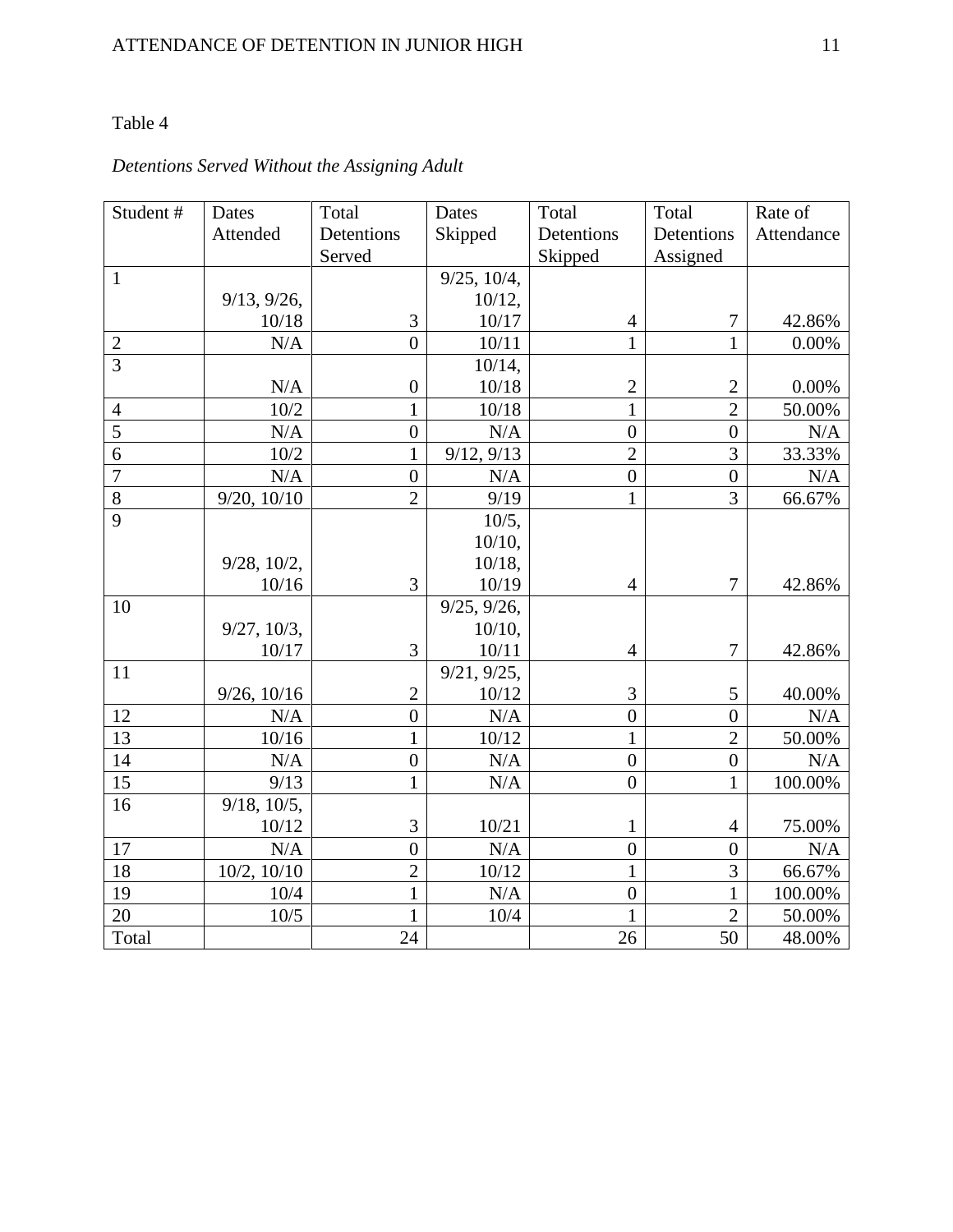According to Table 5, the average rate of attendance was 50.68%. The maximum rate of attendance of 100% was achieved by two students. The minimum rate of 0%, according to Table 5, was obtained by two students.

## Table 5

*Average Rate of Attendance when not Served with the Assigning Adult*

| <b>Average Rate of Attendance</b> | 50.68%  |
|-----------------------------------|---------|
| Minimum Rate of Attendance        | 0.00%   |
| <b>Maximum Rate of Attendance</b> | 100.00% |

With the use of Table 6, when looking at the difference of attendance rates among all twenty students, eight students could not calculate the difference, as they were never assigned to one type of detention: with the assigning adult or without the assigning adult. Of the remaining twelve students, the maximum rate difference was 100%, as shown in Table 6, earned by Student #2. This rate of difference entails that the student never attended detention when asked to attend in the catchall room. Thus, Student #2 had 100% greater success at attending detention when asked to attend with the assigned adult. The minimum rate difference was -20.00%, meaning Student #15 was 20.00% more likely to serve detention within the catchall room over serving detention with the adult who assigned the detention. When the twelve students were averaged, as a whole, the students were 36.13% more likely to attend detention with the assigning adult than in the catchall room.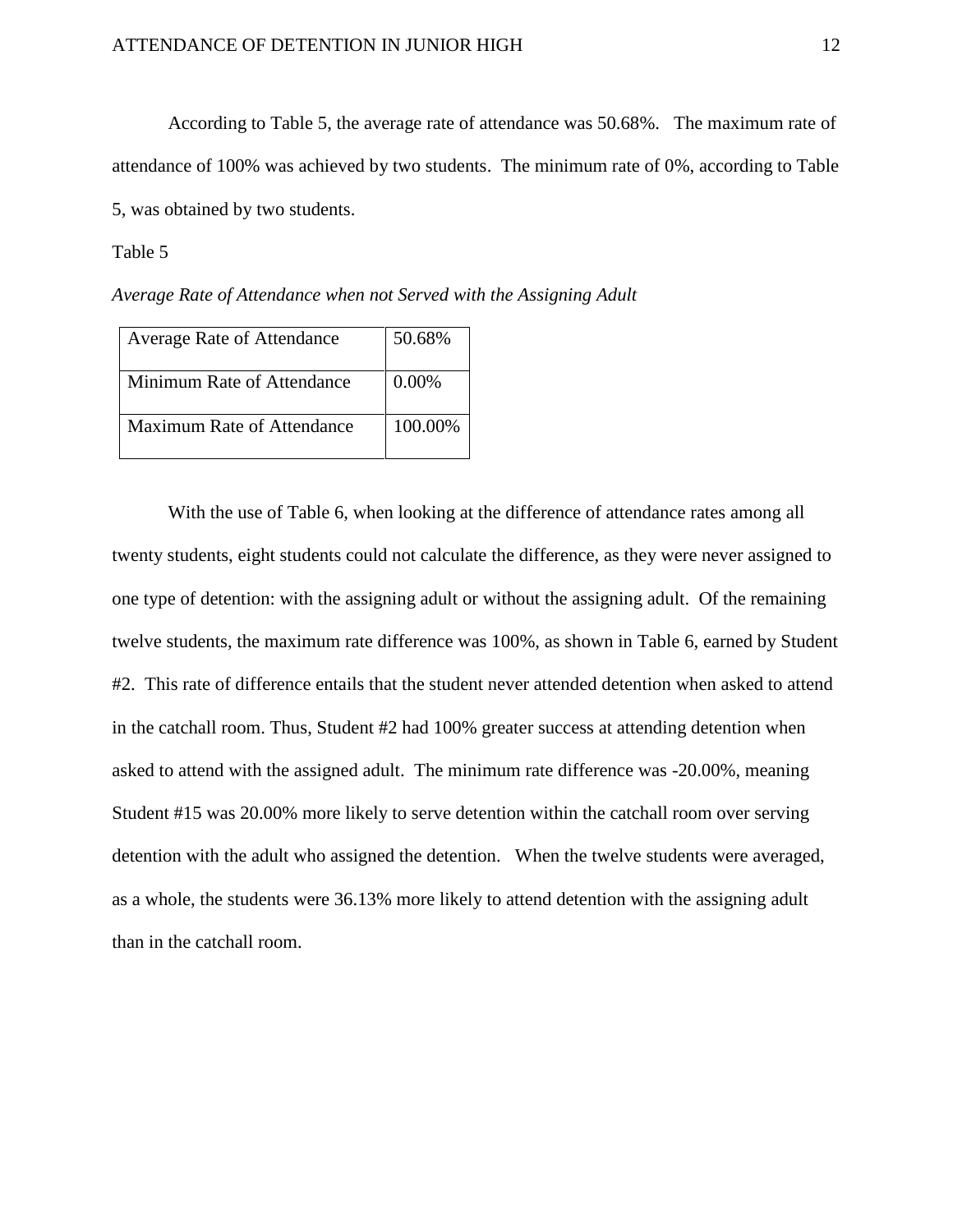| Student#       | Rate of attendance to | Rate of attendance to | Total rate of | Difference in rate |
|----------------|-----------------------|-----------------------|---------------|--------------------|
|                | detention with        | detention without     | detention     | of attendance to   |
|                | assigning adult       | assigning adult       | attendance    | detention between  |
|                |                       |                       |               | serving with and   |
|                |                       |                       |               | without the        |
|                |                       |                       |               | assigning adult    |
| $\mathbf{1}$   | 66.67%                | 42.86%                | 50.00%        | 23.81%             |
| $\overline{2}$ | 100.00%               | 0.00%                 | 83.33%        | 100.00%            |
| 3              | 57.14%                | 0.00%                 | 44.44%        | 57.14%             |
| $\overline{4}$ | 100.00%               | 50.00%                | 85.71%        | 50.00%             |
| 5              | 100.00%               | N/A                   | 100.00%       | N/A                |
| 6              | N/A                   | 33.33%                | 33.33%        | N/A                |
| 7              | 75.00%                | N/A                   | 75.00%        | N/A                |
| 8              | 100.00%               | 66.67%                | 83.33%        | 33.33%             |
| 9              | 50.00%                | 42.86%                | 44.44%        | 7.14%              |
| 10             | 100.00%               | 42.86%                | 66.67%        | 57.14%             |
| 11             | N/A                   | 40.00%                | 40.00%        | N/A                |
| 12             | 50.00%                | N/A                   | 50.00%        | N/A                |
| 13             | 100.00%               | 50.00%                | 66.67%        | 50.00%             |
| 14             | 60.00%                | N/A                   | 60.00%        | N/A                |
| 15             | 80.00%                | 100.00%               | 83.33%        | $-20.00\%$         |
| 16             | 100.00%               | 75.00%                | 80.00%        | 25.00%             |
| 17             | 100.00%               | N/A                   | 100.00%       | N/A                |
| 18             | N/A                   | 66.67%                | 66.67%        | N/A                |
| 19             | 100.00%               | 100.00%               | 100.00%       | 0.00%              |
| 20             | 100.00%               | 50.00%                | 75.00%        | 50.00%             |

Table 6 *Difference between Detentions Served with Assigning Adult and Without the Assigning Adult*

Student #10 had the most detention referrals. Student #10 revealed that the rate of difference was 57.14% greater to attend when asked to attend detention with the assigning adult rather than the catchall room. Students #2 and #3 both skipped all detentions received and asked to report to the catchall room. While Student #2 attended all other detentions assigned, Student #3 attended only 57.14% of the detentions assigned to a specific adult after school, and not the catchall room. In both Student #2 and #3's cases, the rate of attendance was significantly higher when asked to attend with the assigning adult. Student #10, with the most referrals, and Student #3 had similar results when rate of difference in attendance came in to play. In the eyes of the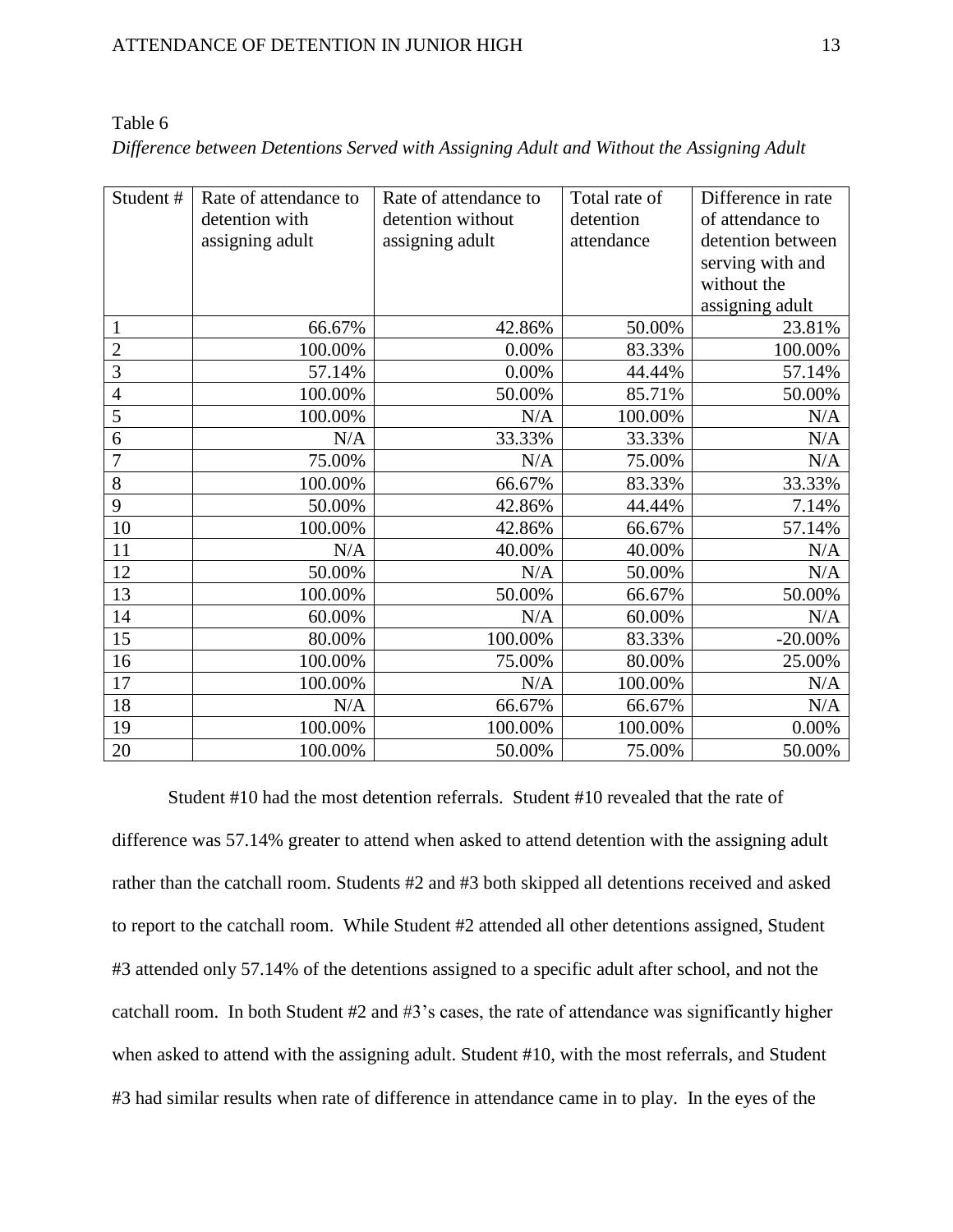researcher, these three particular students, #2, #3 and #10, show that this intervention of serving detention with the adult assigning detention rather than the catchall room was successful.

## **Discussion**

## **Summary of Major Findings**

Over the course of the six weeks of this study, the findings concluded that detention served with the assigning adult was more successful than in a catchall room. The data shows that of the twelve students that served detentions of both types, on average serving with the assigning adult was 36.13% more successful. It also showed that overall rates of attendance were higher when attending with the assigned adult over the catchall room, by 34.26%.

## **Limitations of Study**

The limitations in the research included relying strictly on all adults in the building properly reporting their use of detentions after school. There was only one data collection method for all detention referred and attended. The researcher should consider other factors influencing the findings of the research project, such as the reasons detention was not attended. Parent requests, doctor appointments or illnesses could be cause for missing detention beyond the students' choice which may have affected the results of this study.

## **Further Study**

Potential for future research exists for more study on the power of relationships and attendance to after school detention. The study leaves room for more research to be completed on detention time being affected by positive relationships. The information gathered in this study was only during the first quarter school, leaving to question the timing of the year. Moreover, this research group was selected strictly due to the repetitive need for after school detention, thus leaving room to study junior high students as a whole and not just those with high detention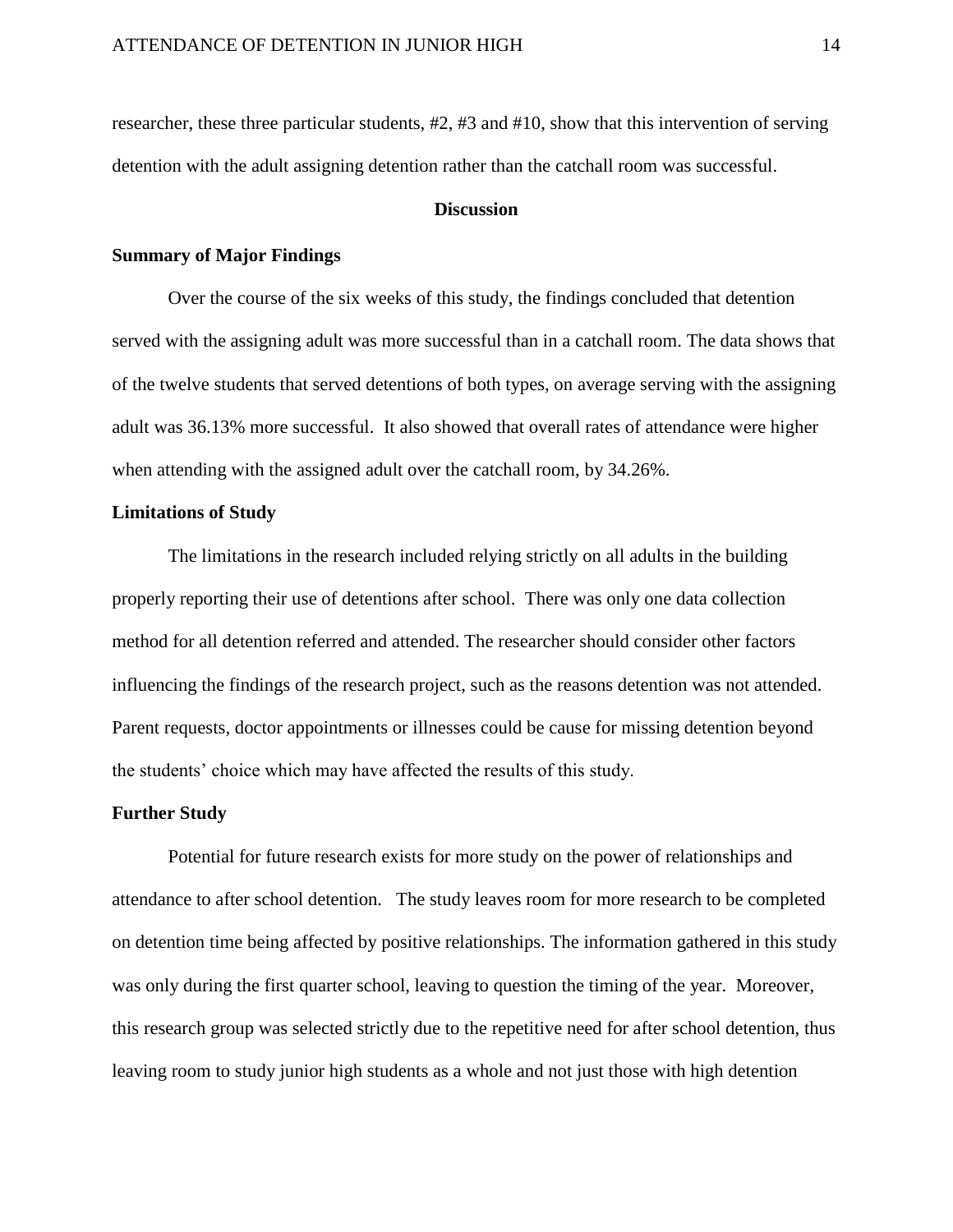referrals. Time range of study and population would both be factors for consideration for additional study.

## **Conclusion**

After accumulating the results of the collected data, the research suggests that detention attendance is affected by the relationship with the student. The quantitative data suggests that students serving detention with an individual that they have as an adult in class currently has an increased effect on attendance for detention over the use of a catchall room with an adult they may or may not know. The data supports the use of detention being served with the adult that assigns the detention over the use of a catchall room. The likelihood that a junior high student would serve the detention is significantly greater when asked to serve with the assigning adult. The average rate of attendance is 36.13% higher when adolescent students are asked to serve the detention as a consequence with the assigning teacher over a catchall room.